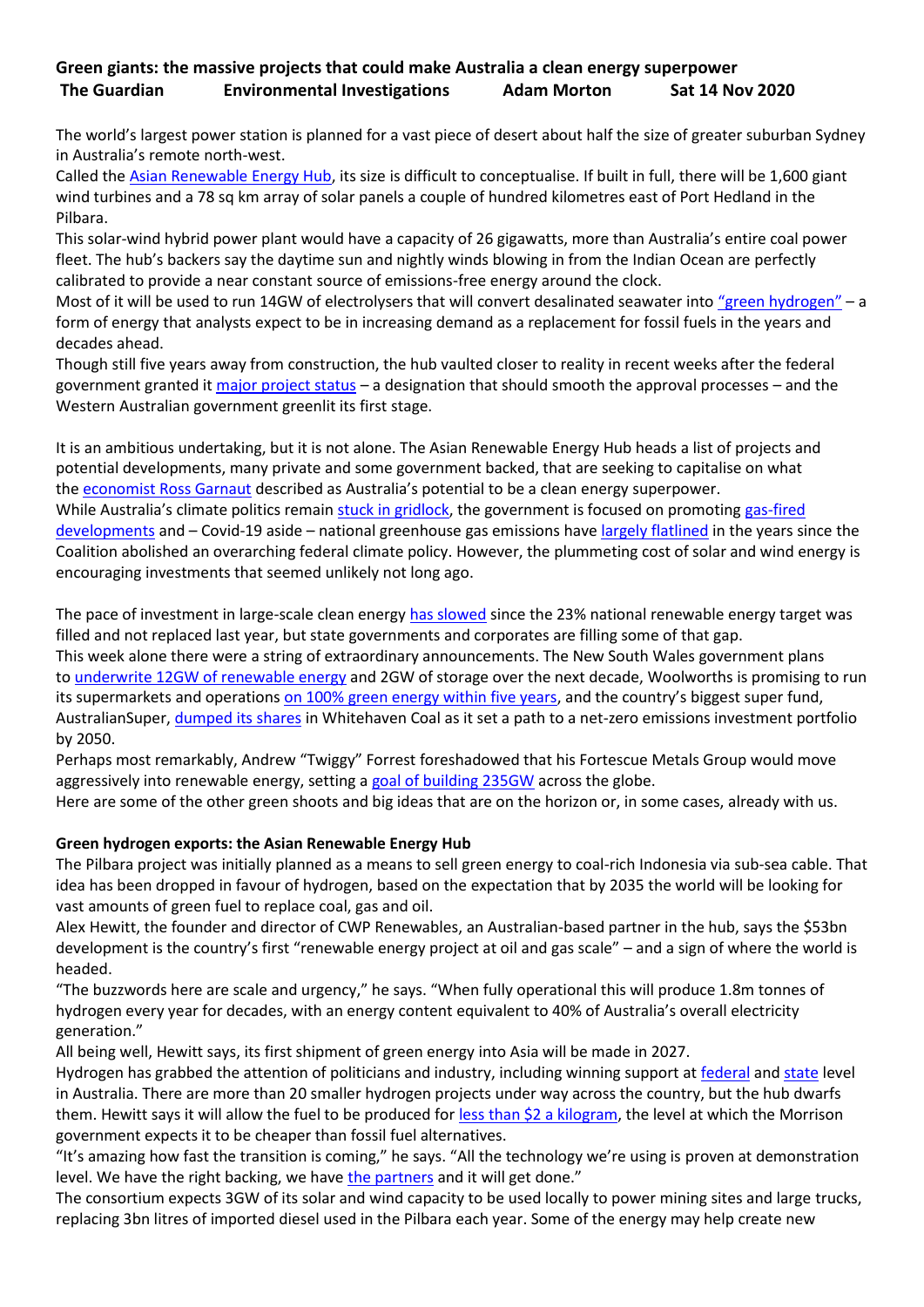industries such as [green steel,](https://www.theguardian.com/business/2020/may/11/green-steel-industry-could-secure-jobs-future-for-australias-coalmining-heartland) which is seen as a significant economic opportunity once coal-fired processes can be affordably replaced with renewables and hydrogen.

But most of the energy created will be exported. Because hydrogen condenses from a gas into a liquid only at very low temperatures (about -250C), it will be shipped as green ammonia, which is safer to transport and created by blending hydrogen with nitrogen.

While not everyone is as bullish, the consortium believes the applications for green hydrogen and ammonia may be as broad as fossil fuels are today, including heavy road transport, long-range shipping and aviation, fertiliser production, energy-intensive big industry such as mining operations, and electricity generation. On the latter, they are closely watching a [Japanese trial](https://www.powermag.com/jera-planning-to-shift-coal-power-fleet-to-100-ammonia/) using ammonia to co-fire an existing coal power plant.

# **Solar exports: Sun Cable**

The second of Australia's two giant renewable export projects is no less extraordinary in its ambition, and also has been granted major project status from the federal government. Like the Asian Renewable [Energy](https://www.theguardian.com/environment/energy) Hub, it is billed as the largest of its type in the world.

The [\\$22bn Sun Cable proposal,](https://www.theguardian.com/environment/2019/jul/14/just-a-matter-of-when-the-20bn-plan-to-power-singapore-with-australian-solar) backed by billionaires Mike Cannon-Brookes and Forrest, involves building a 10GW solar farm with battery storage at the [Newcastle Waters](https://www.theguardian.com/environment/2020/oct/21/australian-outback-cattle-station-to-house-worlds-largest-solar-farm-powering-singapore) cattle station about 750km south of Darwin.

Some of the electricity may be used to help power the Northern Territory capital and Indigenous settlements, but most would be intended for transmission via sub-sea cables that would snake 3,800kms through the Indonesian archipelago to Singapore. Sun Cable's chief executive, David Griffin, has said the project could provide up to a fifth of the city-state's electricity.

Long-distance high-voltage direct current submarine cables are used in Europe, but this would be the world's longest by some distance. The NT government last month announced the project had reached the first stage of the environmental approvals process, and Sun Cable has begun discussions with authorities in both Singapore and Indonesia and surveyed the first 750km of the route.

Its goal is to start construction in late 2023 and, like the Pilbara hub, to be exporting by 2027.

# **Offshore wind energy: the Star of the South**

While onshore wind and solar have boomed in recent years as developers rushed to fill the national renewable energy target, Australia is yet to follow other countries – particularly in northern Europe and Britain – in building turbines off the coast.

That may change with a proposal to construct a 2.2GW windfarm in Bass Strait off Port Albert and Mcloughlins Beach in South Gippsland.



Map of the proposal to construct a 2.2GW windfarm in Bass Strait off Port Albert and Mcloughlins Beach in South Gippsland.

According to the proponents, the \$10bn project would be one of the world's largest offshore windfarms, and likely to meet about 20% of Victoria's electricity needs.

It would involve a yet-to-be-determined number of turbines – the company just says hundreds – of between 185 and 245 metres being built on the seabed between 7km and 25km offshore.